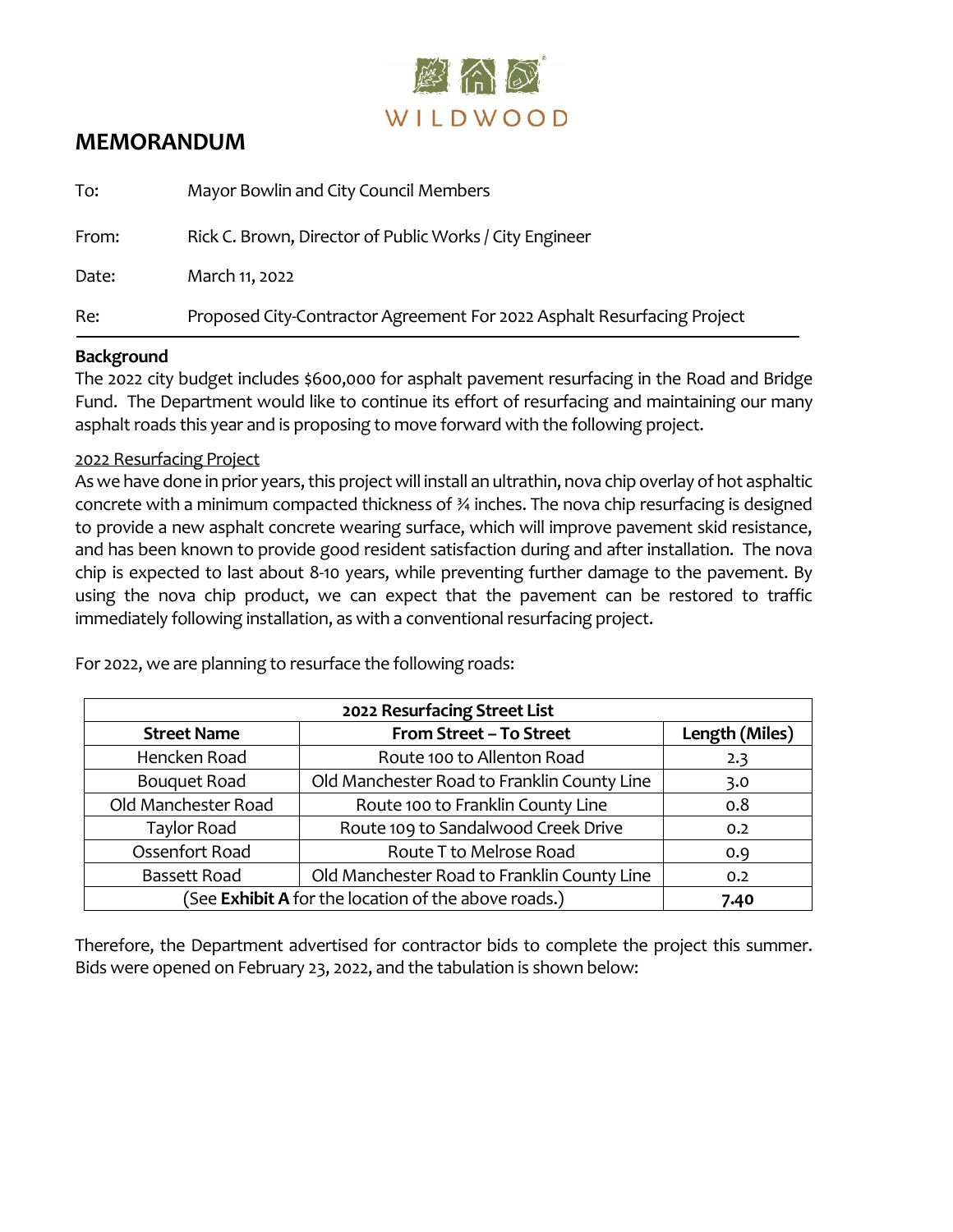| WILDWOOD                                                      |                     | FY 2022 Ultra Thin Bonded Asphalt Wearing Surface |                           |                 |         |                            |  |  |
|---------------------------------------------------------------|---------------------|---------------------------------------------------|---------------------------|-----------------|---------|----------------------------|--|--|
| <b>Bid Item</b>                                               | Units               | Qty                                               | N.B. West Contracting Co. |                 |         | Pace Construction Co., LLC |  |  |
|                                                               |                     |                                                   | Unit                      | <b>Extended</b> | Unit    | <b>Extended</b>            |  |  |
| <b>Ultrathin Bonded Asphalt</b><br>Wearing Surface (Type "B") | <b>Square Yards</b> | 81,699                                            | \$5.85                    | \$477,939.15    | \$7.25  | \$592,317.75               |  |  |
| Milling $(7')$                                                | <b>Square Yards</b> | 2,600                                             | \$10.00                   | \$26,000.00     | \$5.00  | \$13,000.00                |  |  |
| Milled Butt Joint                                             | <b>Lineal Feet</b>  | 550                                               | \$10.00                   | \$5,500.00      | \$9.50  | \$5,225.00                 |  |  |
| 2" Partial Depth Patching<br>(MoDOT BP-1)                     | <b>Square Yards</b> | 4,000                                             | \$19.80                   | \$79,200.00     | \$70.00 | \$280,000.00               |  |  |
| Total                                                         |                     |                                                   |                           | \$588,639.15    |         | \$890,542.75               |  |  |
| Bid Opening:<br>10:00 AM, Wednesday,<br>February 23, 2022     |                     |                                                   |                           |                 |         |                            |  |  |

N.B. West Contracting was the low bidder with a bid of \$588,639.15 to complete the project. It should be noted that only two contractors submitted bids for this project. This is consistent with past bids, as only two local contractors own the specialized paver which is required to place the asphalt mix.

## **Recommendation**

As would be authorized by Bill #2687, the Department is recommending execution of an agreement with N.B. West Contracting to complete the 2022 resurfacing project. The total expenses and liability of the City under the contract would not exceed a contract sum of \$600,000.

## **Reasons for Recommendation**

- 1. Execution of the recommended agreement will allow us to continue to maintain and preserve our public streets in the City of Wildwood.
- 2. N.B. West was the low bidder for the project. While only two contractors submitted bids, the bid provided by N.B. West is consistent with past years.
- 3. The Department is satisfied that N.B. West is qualified and capable to complete the project in accordance with the contract and bid documents. N.B. West has successfully completed asphalt resurfacing projects for the City annually from 2016 to 2021.

This recommendation was reviewed and approved by the Administration / Public Works Committee at their March meeting. Therefore, Bill #2687, which authorizes the execution of an agreement with N.B. West Contracting for the 2022 resurfacing project, has been prepared for the consideration of the City Council.

I will be available for discussion of this item at the March 14, 2022, City Council Meeting.

RCB